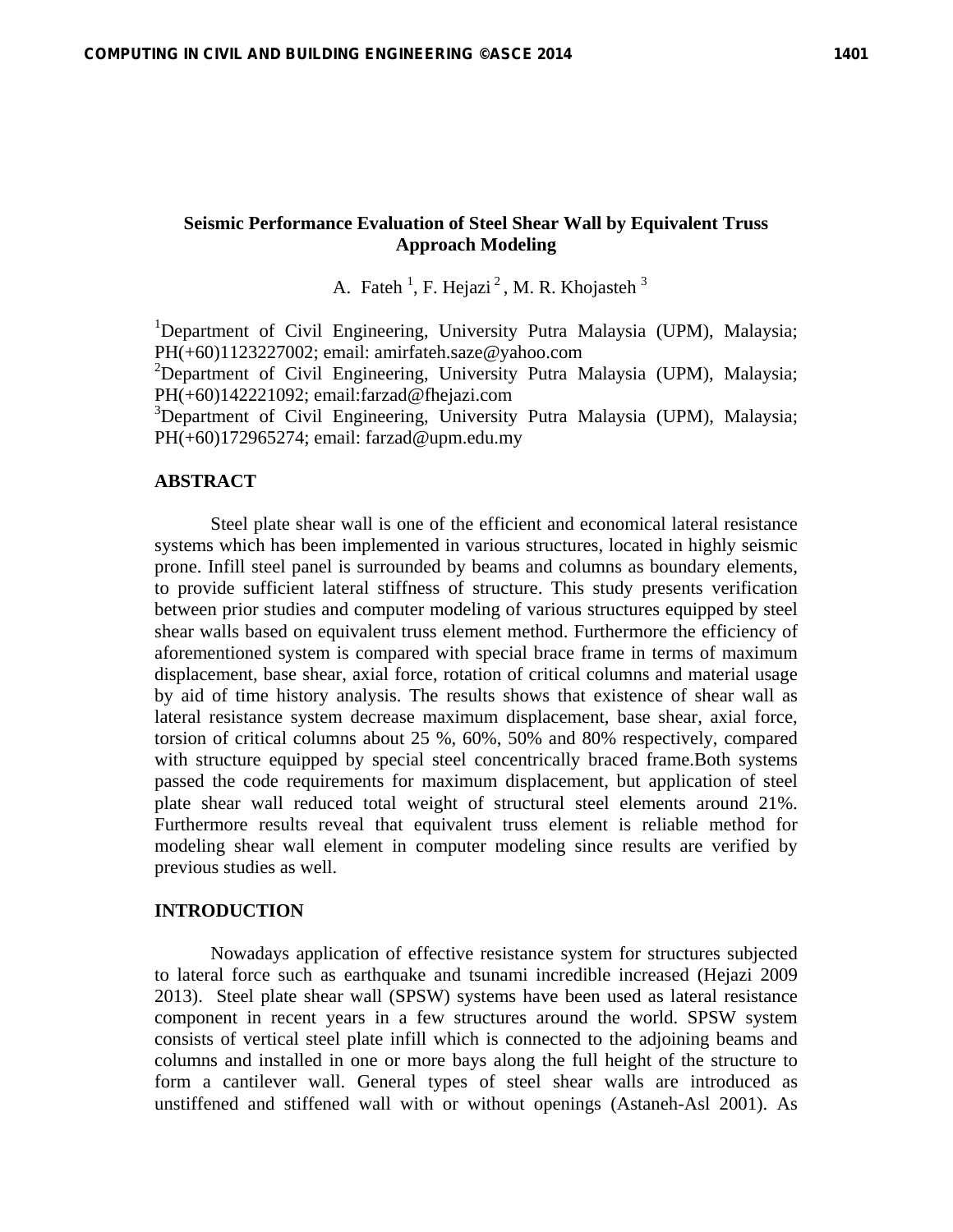determined by several experimental and analytical investigations SPSWs subjected to cyclic inelastic deformations exhibit high initial stiffness, behave in a very ductile manner, and dissipate significant amounts of energy. These characteristics make them suitable to satisfactorily resist and dissipate seismic loading (Thorburn et al., 1983; Timler and Kulak 1983; Driver et al., 1997). Behaviour of unstiffened thin steel plate shear wall with various thicknesses under seismic and wind loads was evaluated by aid of experimental study as well as finite element analysis. The results reveal that the thickness of SPSW plays an important roles in lateral resisting performance (Caccese et al., 1993; Berman and Bruneau 2005).Besides, Post buckling behaviour of SPSW was investigated through numerical modelling and finite element analysis by considering both material and geometry nonlinearities. Results from numerical study were verified with experimental test as well. Thin plates where sufficiently supported along their edges had a post buckling strength several times more than their elastic buckling strength (Elgaaly et al., 1993). Cyclic test on full-scale 4-Story structures equipped by unstiffened shear wall were assessed and results proved that, SPSW initially was very stiff, but subsequently demonstrated excellent energy dissipation and ductility characteristics and stable behaviour at very large deformations after many cycles of loading (Driver et al., 1998). Rezai (1999) conducted a study on seismic behaviour of unstiffened steel shear wall through numerical and experimental shaking table test. Efficiency of SPSW application as lateral resistance system in structures was confirmed throughout the results. Plastic analysis and new design approach of SPSW were proposed by Berman and Bruneau (2003). In addition, finite element model and simplified method of SPSW which used in commercial software was established by Driver et al.(1998). Strip model is one of the alternative for simplified and modelled the thin shear wall which is originally introduced by Thorburn et al.(1983). Strip model analyses were illustrated good agreement results by experimental and finite element modelling.

This study focuses on seismic performance of building structure equipped by SPSW. Therefore at first stage, to prove reliability of software, verification between results from software analysis with prior researches is indispensable. Subsequently 18-story buildings are modelled with Special Steel Concentrically Braced (SSCB) Frame and SPSW systems. Then, the results in terms of structural response as well as economic aspects are compared.

## **DESCRIPTION OF MODELS AND METHOD**

Present research is aimed to evaluate the behaviour of SPSW by aid of structural analysis program package. Verification with previous researches is essential to ascertain the efficiency of software. Therefore SPSW models which were investigated by Lopez-Garcia and Bruneau (2006) are considered as benchmark. 4 story building are modelled and assumed that a total of 4 SPSWs provide lateral resistance system where situated at the central bay of the 3-bay frames. Seismic loads were calculated for structure which is located in Northridge, California. The natural period of model was estimated by: 0.38 sec with total height of 51 ft.

Assuming, Occupancy Factor  $I = 1.5$  (hospitals belong to Seismic Group III), Soil Type D and  $R = 7$  (AISC 2005). So seismic response coefficient is equal to  $C_s = 0.25$ .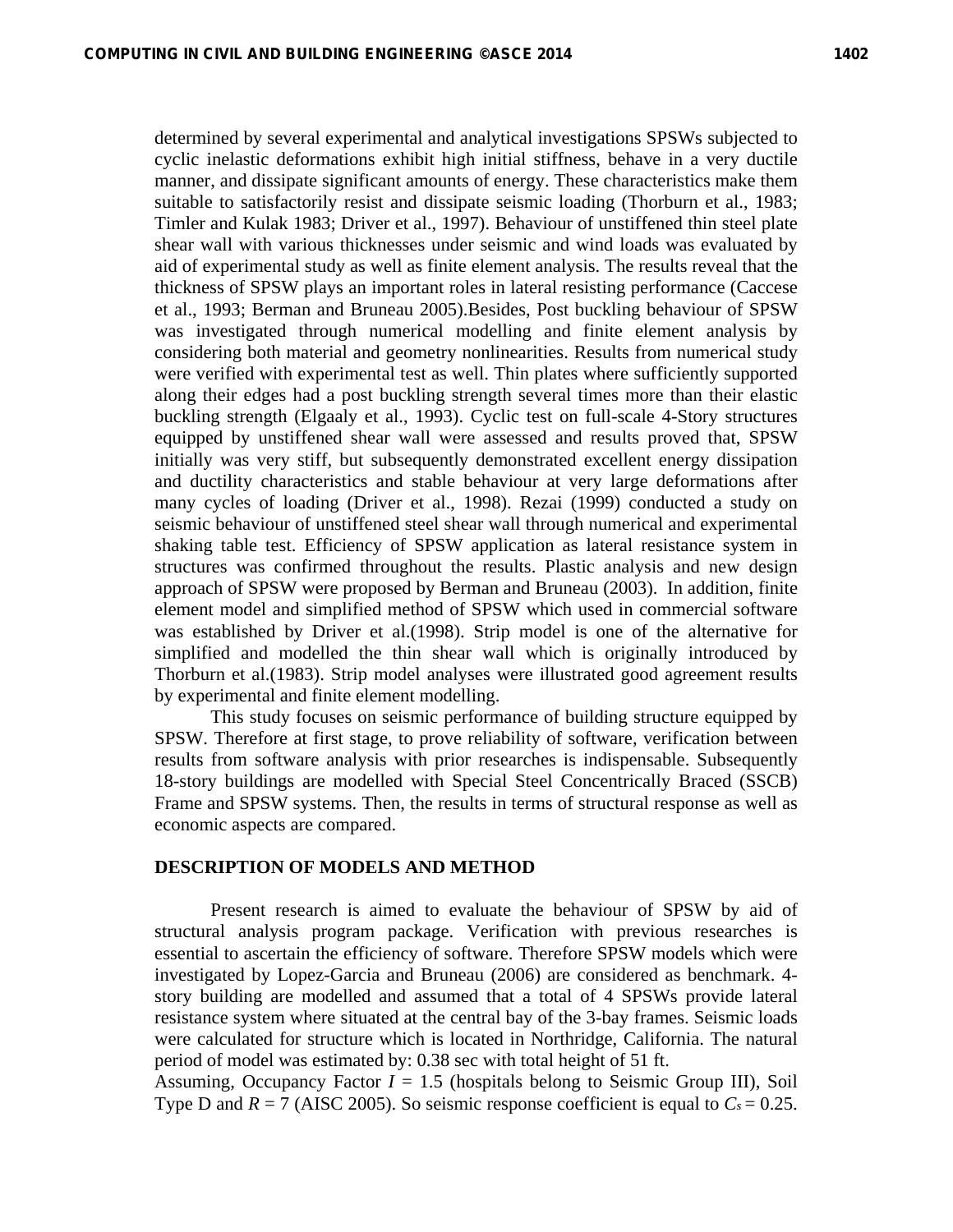Figure 1 illustrates the summary of loads which are implemented in modelling. Dead load for all level are considered as 0.8 Kip/ft and live load for all story and roof are calculated 0.25 and 0.13 respectively. Furthermore equivalent seismic lateral forces are calculated too.



#### **Figure 1. Loads and geometry description of the SPSW models.**

 The SPSWs were modelled and analyzed by aid of commercial computer program. Each web was modelled by a set of 10 both ends pinned strips which are uniformly spaced, parallel and acted as tension elements. Meanwhile all beams and columns were modelled by normal frame elements. Young modulus of strip is assumed as equal to normal steel. Modelling approach of SPSW is known as the strip model. The accuracy has verified throughout comparisons with previous numerical and experimental results (Driver et al., 1998; Lopez-Garcia and Bruneau 2006). Forces applied by the ASCE 7 load combinations provision and were prognosticated via FEMA 450's Equivalent Lateral Force (ELF linear static analysis) process. All the intermediate beams are considered with same size. For SPSW, A36 steel was assumed  $(f_{yp} = 36$  ksi) and A992 steel was considered for Vertical Boundary Element **(**VBEs) and Horizontal Boundary Element HBEs (*fym* = 50 ksi). Drift of models were checked to satisfy story drift's limitation based on FEMA 450 limitations  $(\leq 1.50\%)$ . Models are designed based on FEMA/AISC regulations and CAN/CSA S16-01 regulations. Two models are analyzed with constant and variable thickness size of SPSW. Geometry description for both models can be found in Tables 1 and 2.Moreover the schematic view of two models are shown in Figure 2.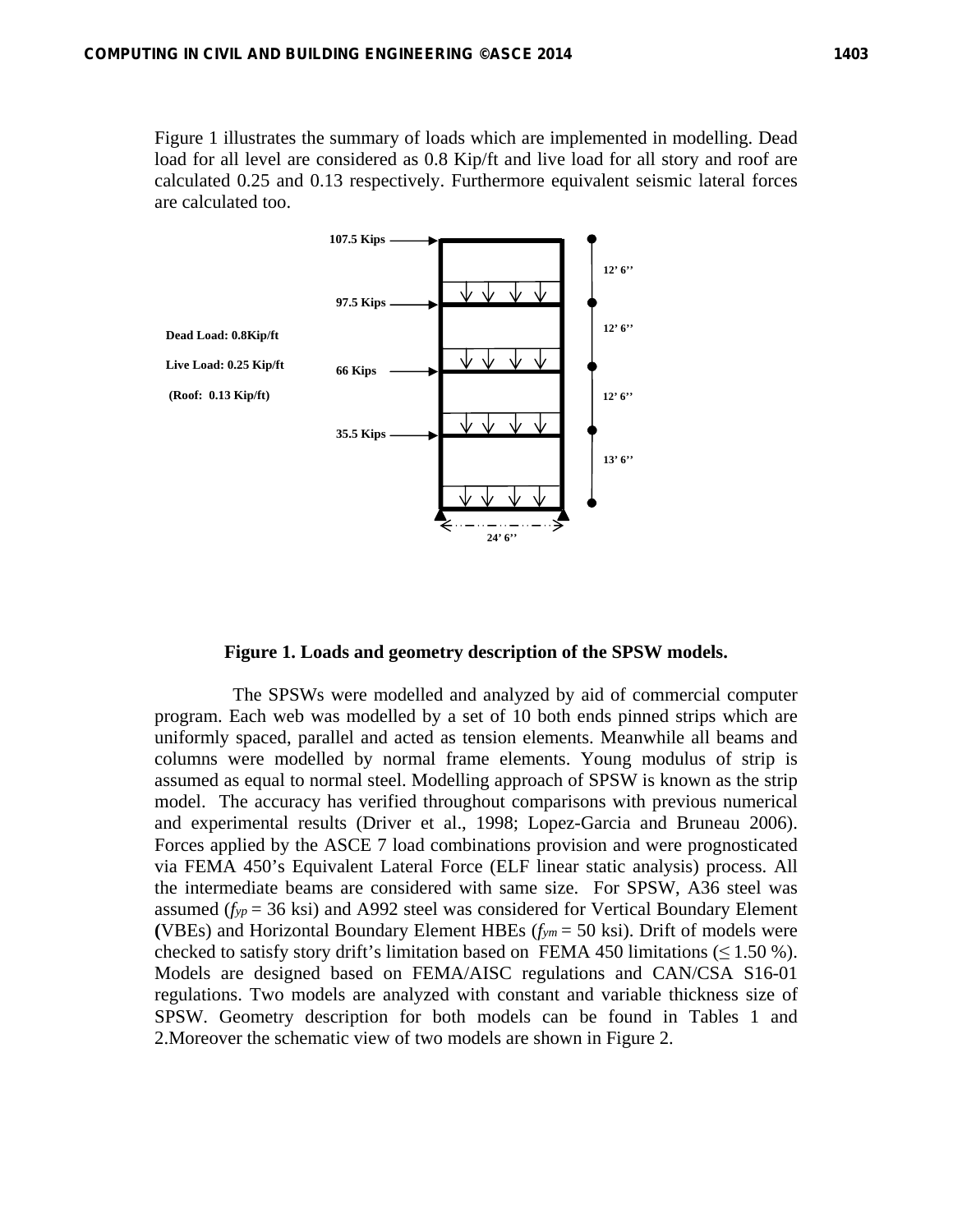*Equivalent Truss Member Area* 

$$
A = \frac{\frac{WL}{2} \sin 2\alpha}{\sin \varphi \sin 2\varphi}
$$

A = Area of Equivalent Truss Member , W Thickness of infill panel,  $\tan \varphi = \frac{L}{h}$ 

$$
\tan^4 \alpha = \frac{1 + \frac{Lw}{2A_C}}{1 + \frac{hw}{A_b}}
$$

Where, h= Height of Panel, L = Length of Panel,  $A_c$  = Cross Sectional of Column, and  $A_b$ = Cross Sectional of Beam

| <b>SPSW</b>    | <b>STORY</b> | Length<br>(inch) | <b>Height</b><br>(inch) | <b>Panel</b><br><b>Thickness</b><br>(inch) | Aspect<br><b>Ratio</b><br>(L/H) | <b>Equivalent</b><br><b>Truss Area</b><br>(inch <sup>2</sup> ) | <b>Diameter</b><br>of Truss<br>(inch) |
|----------------|--------------|------------------|-------------------------|--------------------------------------------|---------------------------------|----------------------------------------------------------------|---------------------------------------|
| S <sub>1</sub> |              | 295.2            | 163                     | 0.1802                                     | 1.811043                        | 18.52337                                                       | 4.856478                              |
| S <sub>2</sub> | 2            | 295.2            | 1512                    | 0.171                                      | 1.952381                        | 18.95                                                          | 4.9                                   |
| S3             | 3            | 295.2            | 1512                    | 0.1245                                     | 1.952381                        | 13.8                                                           | 4.2                                   |
| S4             | 4            | 295.2            | 151.2                   | 0.0632                                     | 1.952381                        |                                                                | 2.98                                  |

**Table 1.Geometry Description of First Model with Variable Thickness of SPSW.** 

**Table 2. Geometry description of Second Model with Constant thickness of SPSW.** 

| <b>SPSW</b>    | <b>STORY</b>   | Length<br>(inch) | <b>Height</b><br>(inch) | Panel<br><b>Thickness</b><br>(inch) | Aspect<br><b>Ratio</b><br>(L/H) | <b>Equivalent</b><br><b>Truss Area</b><br>(inch <sup>2</sup> ) | <b>Diameter</b><br>of Truss<br>(inch) |
|----------------|----------------|------------------|-------------------------|-------------------------------------|---------------------------------|----------------------------------------------------------------|---------------------------------------|
| S1             |                | 295.2            | 163                     | 0.1875                              | 1.811043                        | 19.322                                                         | 4.96                                  |
| S <sub>2</sub> | $\overline{2}$ | 295.2            | 151.2                   | 0.1875                              | 1.952381                        | 24.28                                                          | 5.56                                  |
| S <sub>3</sub> | 3              | 295.2            | 1512                    | 0.1875                              | 1.952381                        | 24.28                                                          | 5.56                                  |
| S4             | $\overline{4}$ | 295.2            | 1512                    | 0.1875                              | 1.952381                        | 24.28                                                          | 5.56                                  |

After verification, two18-story buildings are modelled with SPSW and Special Steel Concentrically Braced (SSCB) Frame systems, with same configuration of 3 x 5 bays. Panel thicknesses are selected as 1.5 and 4 mm along the structures height. Results from aforementioned models are compared in terms of structural response as well as structural material usages to assess economical perspectives. Moreover time history analysis is performed to evaluate structural response. El-Centro USA -1940 acceleration record is applied. Study outcomes are compared in terms of displacement, rotation at directions, base shear and critical axial forces at bottom columns. Figure 3 shows SWSP and SSCB models in software interface.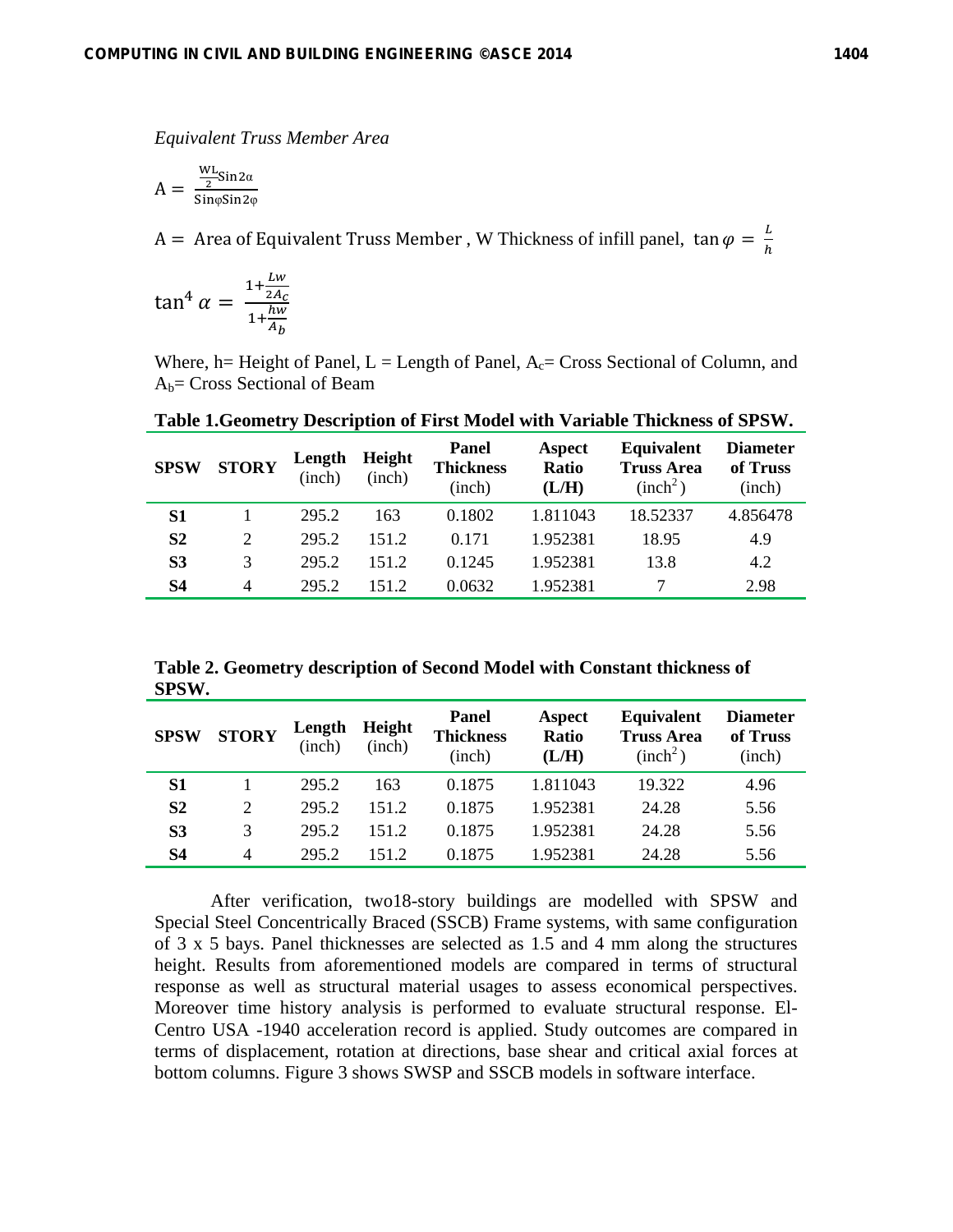

**Figure 2. Shematic view of verification models.** 



 (a) SSCB (b) SPSW **Figure 3. Eighteen-story building with SSCB system and strip model of SPSW.**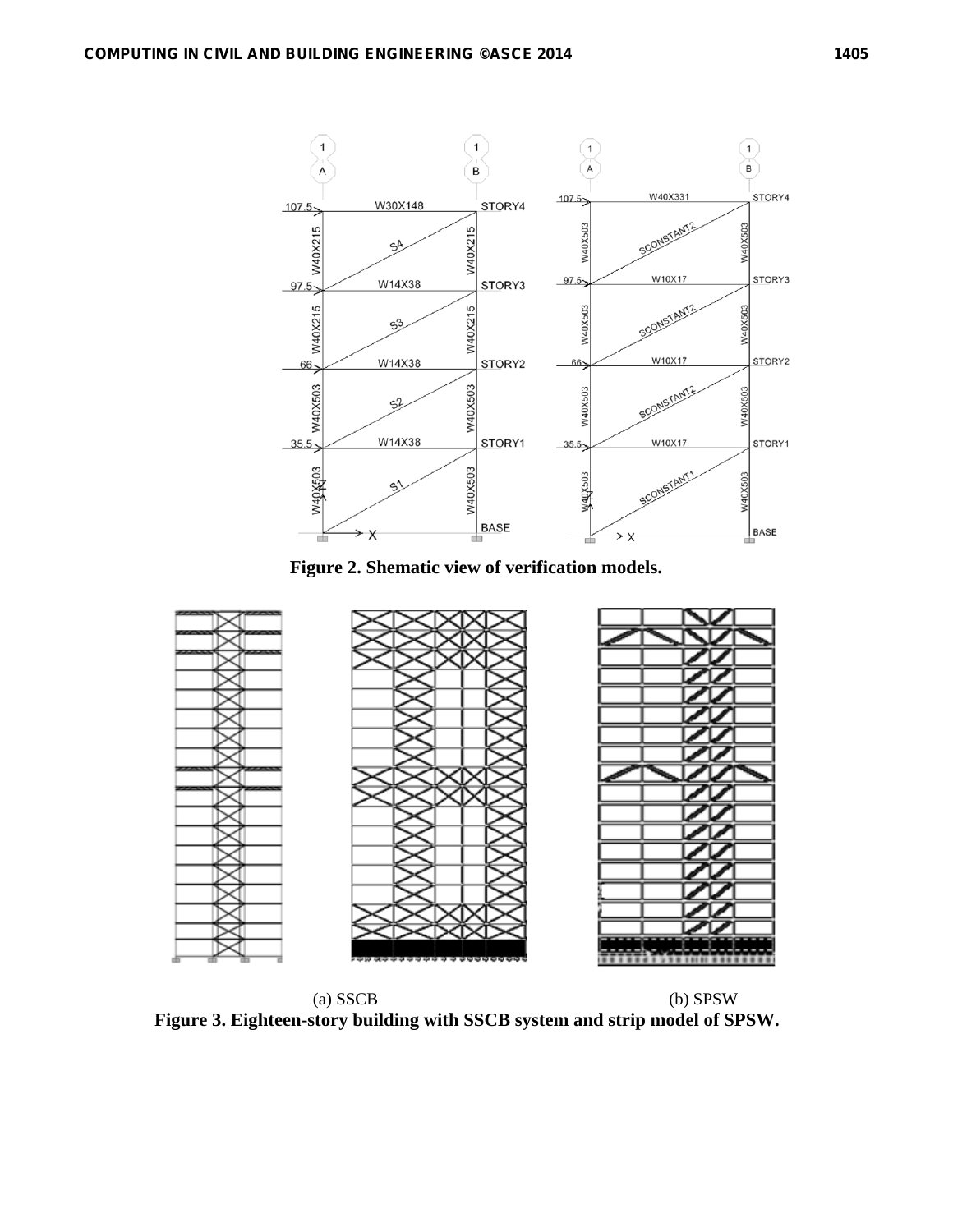### **RESULTS AND DISCUSSION**

Verification is performed based on prior studies in terms of displacements and base shear. The maximum differences between software values and experimental studies are just 3% and 8% for model with constant SPSW thickness and variable thickness respectively. Therefore reliability of software is verified.

Results from 18-story building's models shows that, maximum drift for both models are lower than the allowable drift limit which is stipulated in seismic code. Besides, maximum critical displacement at in SSCB model is around 24 mm, since this value is 18 mm for SPSW models. It means the application of SPSW as lateral resistance system, caused to decrease maximum displacement approximately 0.25%. Moreover both model satisfied the allowable displacement based on seismic code requirement. From economical aspects, the SPSW can be introduced as an alternative method due to reduction of structural material about 21% with same seismic performance level compared with SSCB system. Results from time history analysis also reveals maximum displacement of SSCB and SPSW system in structure are lower than allowable limit. Additionally maximum value of displacement at SPSW declines around 25% compared to SSCB.

Results from torsion time history shows that, the maximum torsion at critical columns in SPSW system is reduced dramatically around 80 % compared with SSCB model. Additionally, maximum axial force in bottom column at SPSW model is also declined roughly 50% compared to SCCB model. Also, value of base shear is diminished around 60% in SPSW models.

#### **CONCLUSION**

In this study an attempt has been made to evaluate to structural response of SPSW application in structures by aid of software modelling .at first step, the reliability of software is verified by former studies. Afterwards, the structural performance of SPSW is assessed via comparison by Special Steel Concentrically Braced (SSCB) system. Time history analysis is performed for both aforementioned models and results were obtained in terms of drift, displacement, maximum torsion, axial force in critical columns and base shear. Furthermore economical aspect is evaluated in terms of structural material usages in both models. Results discloses that, application of SPSW as lateral resistance components not only satisfied the limitation of seismic provision but also decrease maximum displacement, base shear, axial force, torsion of critical columns about 25 %,60%, 50% and 80% respectively, compared with structure equipped by Special Steel Concentrically Braced (SSCB). Moreover results from verification models, yields equivalent truss element is reliable method for modeling shear wall element in computer modeling since results are verified by previous studies as well.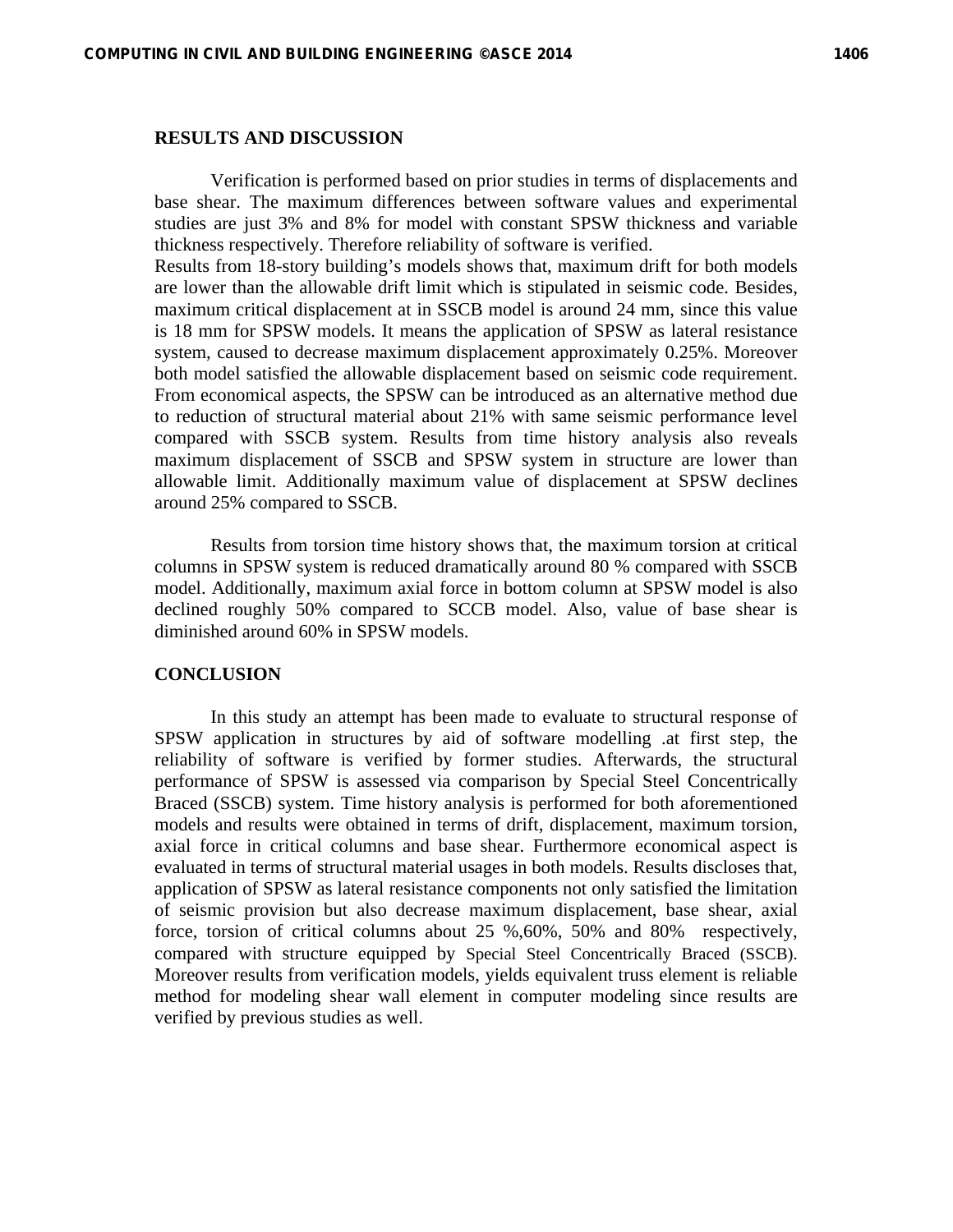## **REFERENCES**

- AISC (2005). "Seismic Provisions for Structural Steel Buildings." *AmericanInstitute of Steel Construction*, Chicago, IL.
- ASCE (1998). "Minimum design loads for buildings and other structures." Reston, VA: American Society of Civil Engineers.
- Astaneh-Asl, A. (2001). "Seismic behavior and design of steel shear walls."
- Berman, J., & Bruneau, M. (2003). "Plastic analysis and design of steel plate shear walls". *Journal of Structural Engineering*, 129(11), 1448-1456.
- Berman, J. W., & Bruneau, M. (2005). "Experimental investigation of light-gauge steel plate shear walls."*Journal of Structural Engineering*, 131(2) 259-267.
- Caccese, V., Elgaaly, M., and Chen, R. (1993). "Experimental study of thin steelplate shear walls under cyclic load." *J. Struct. Eng*., 119(2), 573–587.
- Council, B. S. S. (2003). National Earthquake Hazard Reduction Program (NEHRP) Recommended Provisions for Seismic Regulations for New Buildings and Other Structures (Part 1: Provisions, FEMA 450-1, and Part2: Commentary, FEMA 450-2). Federal Emergency Management Agency, Washington, DC.
- CAN, C. (2001). CSA-S16-01, "Limit states design of steel structures." Toronto (ON, Canada): Canadian Standards Association.
- Driver, R. G., Kulak, G. L., Elwi, A. E., & Kennedy, D. L. (1998). "FE and simplified models of steel plate shear wall." *Journal of Structural Engineering*, *124*(2), 121-130.
- Driver, R. G., & University of Alberta. Dept. of Civil and Environmental Engineering. (1997). *Seismic behaviour of steel plate shear walls*. Department of Civil and Environmental Engineering, University of Alberta.
- Driver, R. G., Kulak, G. L., Kennedy, D. L., & Elwi, A. E. (1998). "Cyclic test of four-story steel plate shear wall." *Journal of Structural Engineering*, 124(2), 112-120.
- Elgaaly, M., Caccese, V., and Du, C. (1993). "Postbuckling behavior of steel-plate shear walls under cyclic loads." *J. Struct. Eng*., 119(2), 588–605.
- Hejazi, F., Noorzaei, J., Jaafar, M. S., Thanoon W. A., and Ali, A. A. A. "Optimization Of Building Structural Response Equipped Active Variable Stiffness System Under Earthquake Excitation". *Journal of Structural Engineering*, 36(4) 235–242.
- Hejazi, F., Toloue, I., Jaafar, M. S. and Noorzaei, J. "Optimization of Earthquake Energy Dissipation System by Genetic Algorithm". *Journal of Computer*‐*Aided Civil and Infrastructure Engineering 2*8 (10), 796-810.
- Lopez-Garcia, D., & Bruneau, M. (2006). "Seismic behavior of intermediate beams in steel plate shear walls." *In Proc., 8th US National Conf. on Earthquake Engineering.*
- Thorburn, L. J., Kulak, G. L., and Montgomery, C. J. (1983). "Analysis of steel plate shear walls." Structural Engineering Rep. No. 107, Dept. of Civil Engineering, Univ. of Alberta, Edmonton, Alberta, Canada.
- Timler, P. A., and Kulak, G. L. (1983). "Experimental study of steel plate shear walls." Structural Engineering Report No. 114, Dept. of Civil Engineering, Univ. of Alberta, Edmonton, Alberta, Canada.